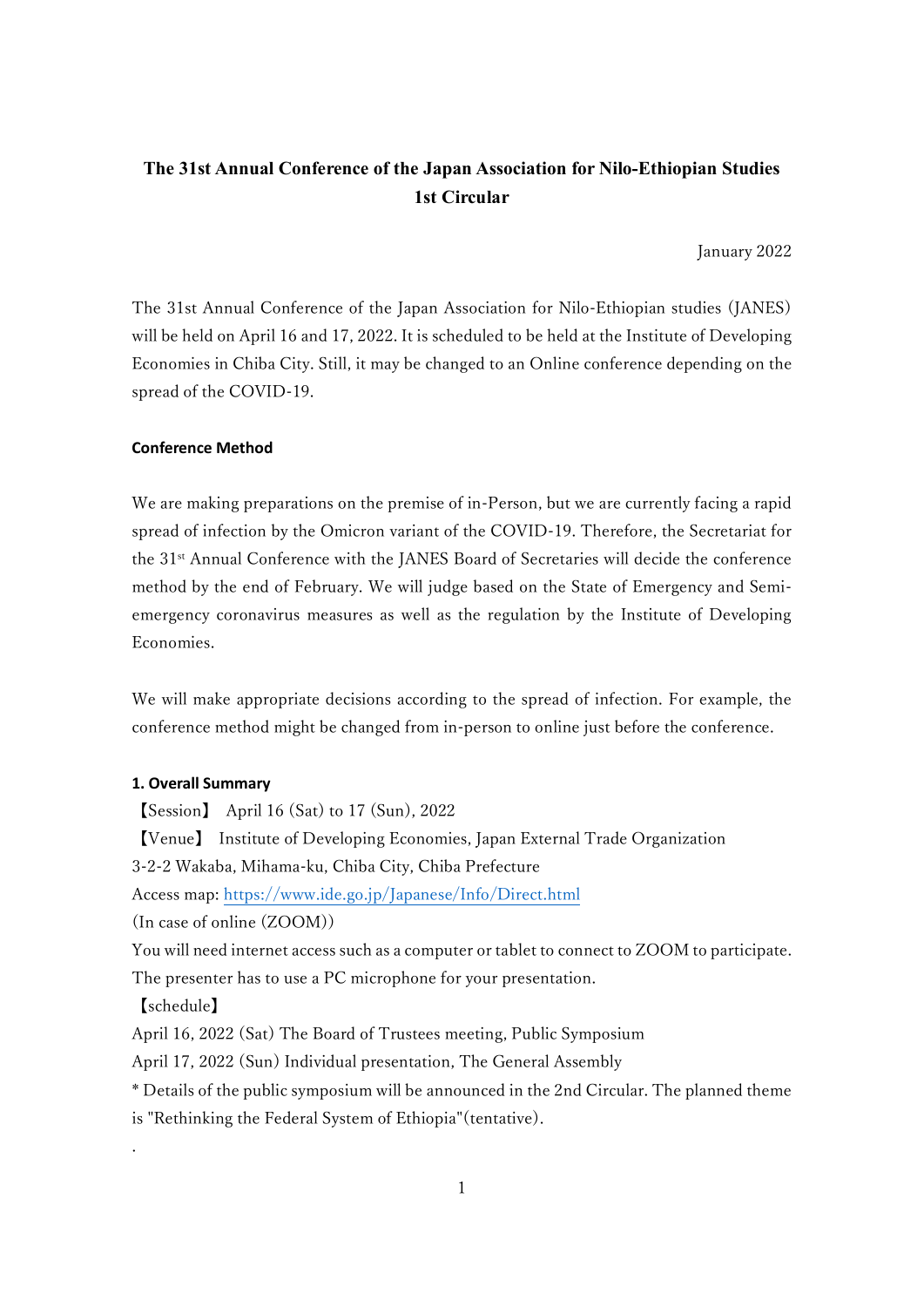#### **2. Schedule for Board of Secretaries/ The Board of Trustees / General Assembly**

【Board of Secretaries】April 15, 2022 (Friday) 16: 30-18: 30 【Board of Trustees】 April 16, 2022 (Sat) 11: 30-12: 30 【General Assembly】 April 17, 2022 Afternoon

#### **3. Application for participation**

(1) If you would like to participate, please apply from the [<Participation Form>](https://forms.gle/Dy3QKy3X8wGoJB958) [\(https://forms.gle/Dy3QKy3X8wGoJB958\)](https://forms.gle/Dy3QKy3X8wGoJB958) by March 31, 2022 (Thursday).

(2) Participation fee will be notified by the next Circular after March 1 when the conference method is confirmed.

\* Personal information obtained through this application will be used only for the office work of this conference and will be handled with caution.

#### **4. Application for presentation**

(1) The research presentation will be made on April 17 (Sun). Up to 12 presentations are possible. If there are many applicants, we may ask you to change the way of presentation, such as via Dropbox.

(2) Presentation format: Oral presentation (25 minutes <20 minutes for presentation, 5 minutes for  $Q & A > 0$ .

(3) Application for presentation: If you would like to make a presentation, please let us know by March 15, 2022, via the above [<Participation Form>](https://forms.gle/Dy3QKy3X8wGoJB958). Please keep the deadline strictly if you would like to make a presentation.

(4) Submission of presentation abstract: Those who wish to make a presentation should submit the abstract of the presentation by March 31, 2022. Please submit the abstract via [<Presentation Form>](https://forms.gle/qX5WZ23Qy2Pv5B2F7)(<https://forms.gle/qX5WZ23Qy2Pv5B2F7>).

\* You need a Google account to enter the form. If you do not have a Google account, please create an account (free of charge) and enter the form.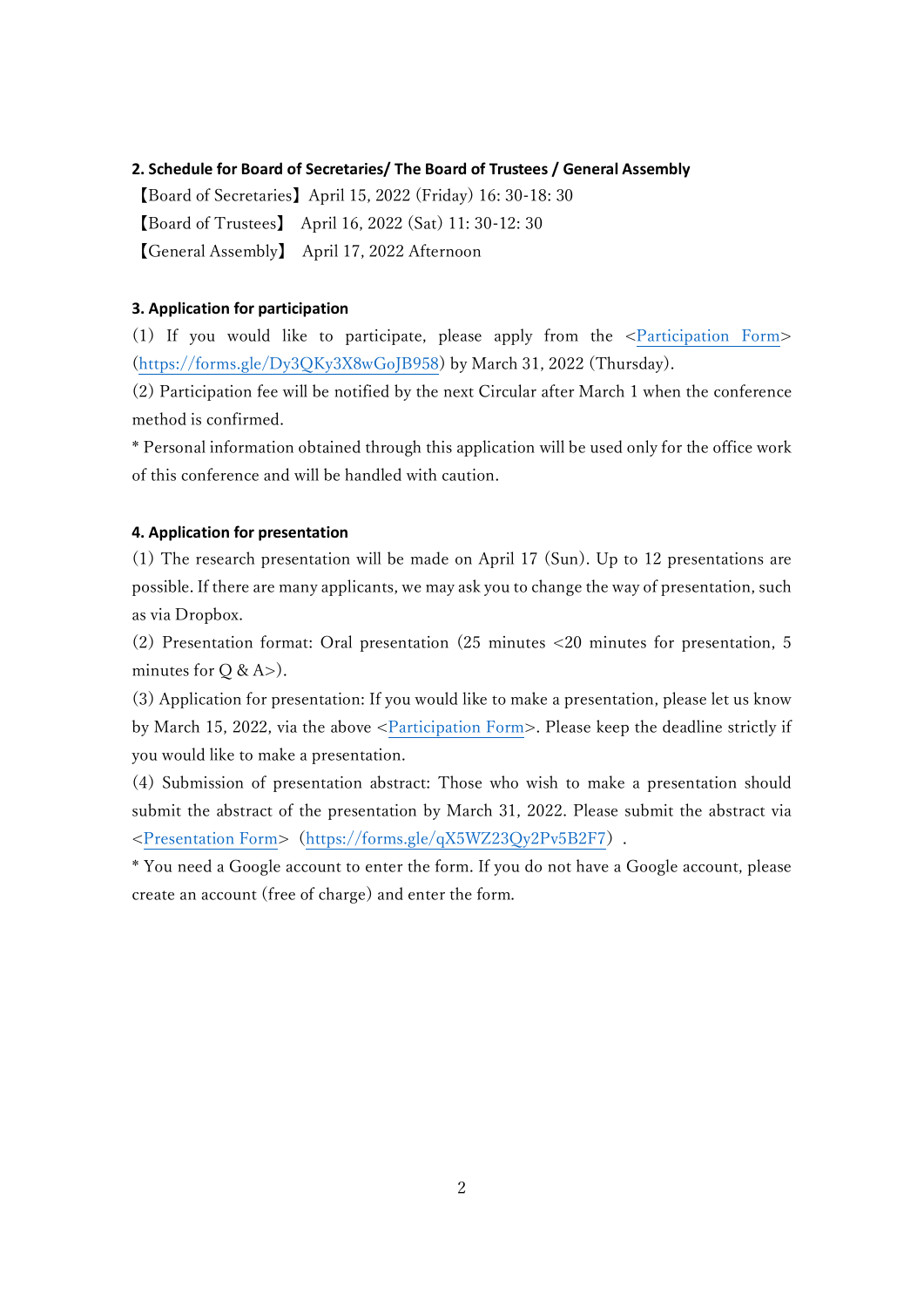### **5. Procedure for preparing the abstract of the presentation**

The main specifications are as follows. A template will be attached separately, so please use it for submission.

・ Margin: All 25mm

.

- ・ Japanese title: MS Mincho 14 points
- ・ Japanese presenter name/Affiliation: MS Mincho 12 points
- ・ Title in English: Times New Roman 14 points
- ・ Presenter name & affiliation: Times New Roman 12 points
- ・ Summary of presentation: MS Mincho 11 points / 40 lines
- ・ Abstract: Times New Roman 11 points, approx. 40 lines

 $\star$  Make sure that it fits on one vertical sheet of A4 paper. The abstract should be within one page.

★ As a general rule, please send two files in a WORD file and a file converted to PDF.